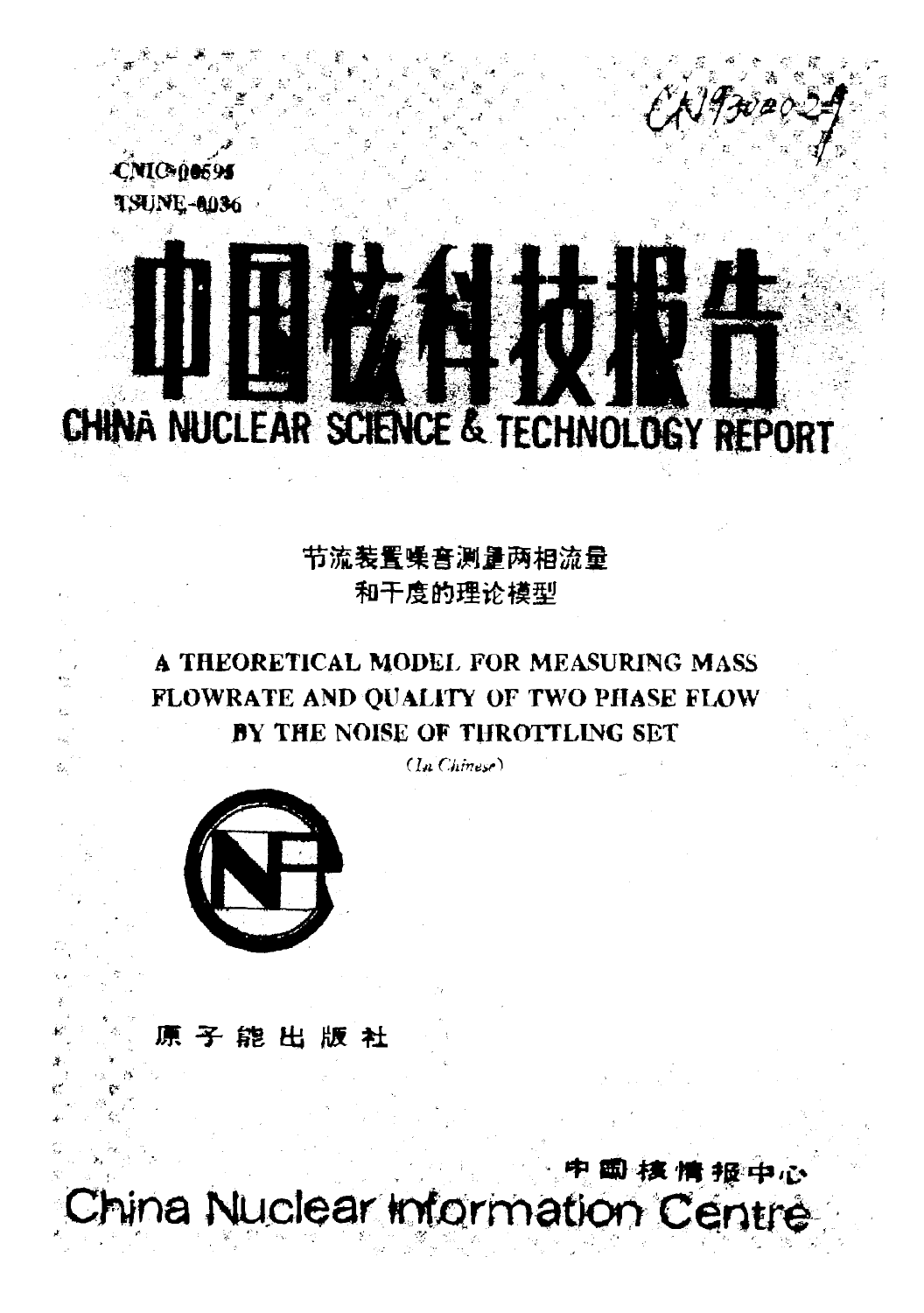

佟允宪: 副研究员,清华大学核能技术设计研 究院热工水力学研究室主任。1970年毕业于清 华大学工程物理系,1981年获清华大学热工自 动化专业大有硕士学位。

Tong Yunxian: Associate professor director of the thermohydraulic division, Institute of Nuclear Energy Technology, Tsinghua University. Greduated from the Department of Engineering Physics of Tsinghun University in 1970 and got a master degree of Tsinghua University in 1931. mojoring in thermal automation.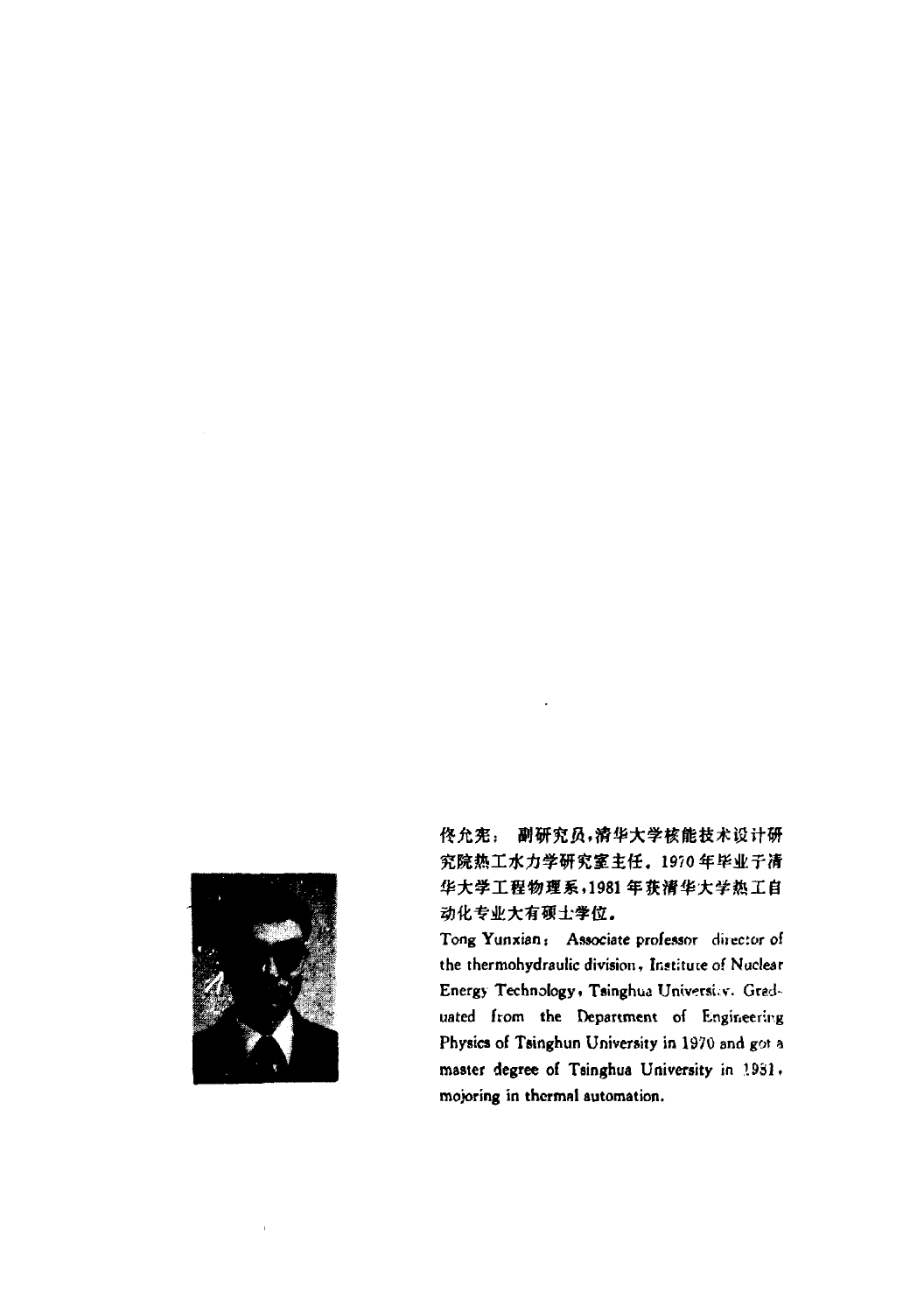**CNIC-00595 TSUNE-0036** 

# 节流装置噪音测量两相流量 和干度的理论模型

#### 传允宪王文然

〈清华大学核能技术设计研究院,北京〉

#### 摘要

两相流质量流量和质量含汽率的测量是反应堆失水事故试验的重 要课题。两相流流过节流装置时产生的差压测量噪音是由于相浓度在 空间的随机分布所引起的。本文假设分散相浓度分布的方差正比于其 平均相浓度,应用两相流分离流理论模型论证了节流装置差压方根噪 音的方差近似正比于分散布流量,进而推导出利用噪音测量两相流质 量流量和干度的理论模型。这一论证预示了可以根据简单的理论模型 用单一节流装置实现两相流流量和干度的双参数测量。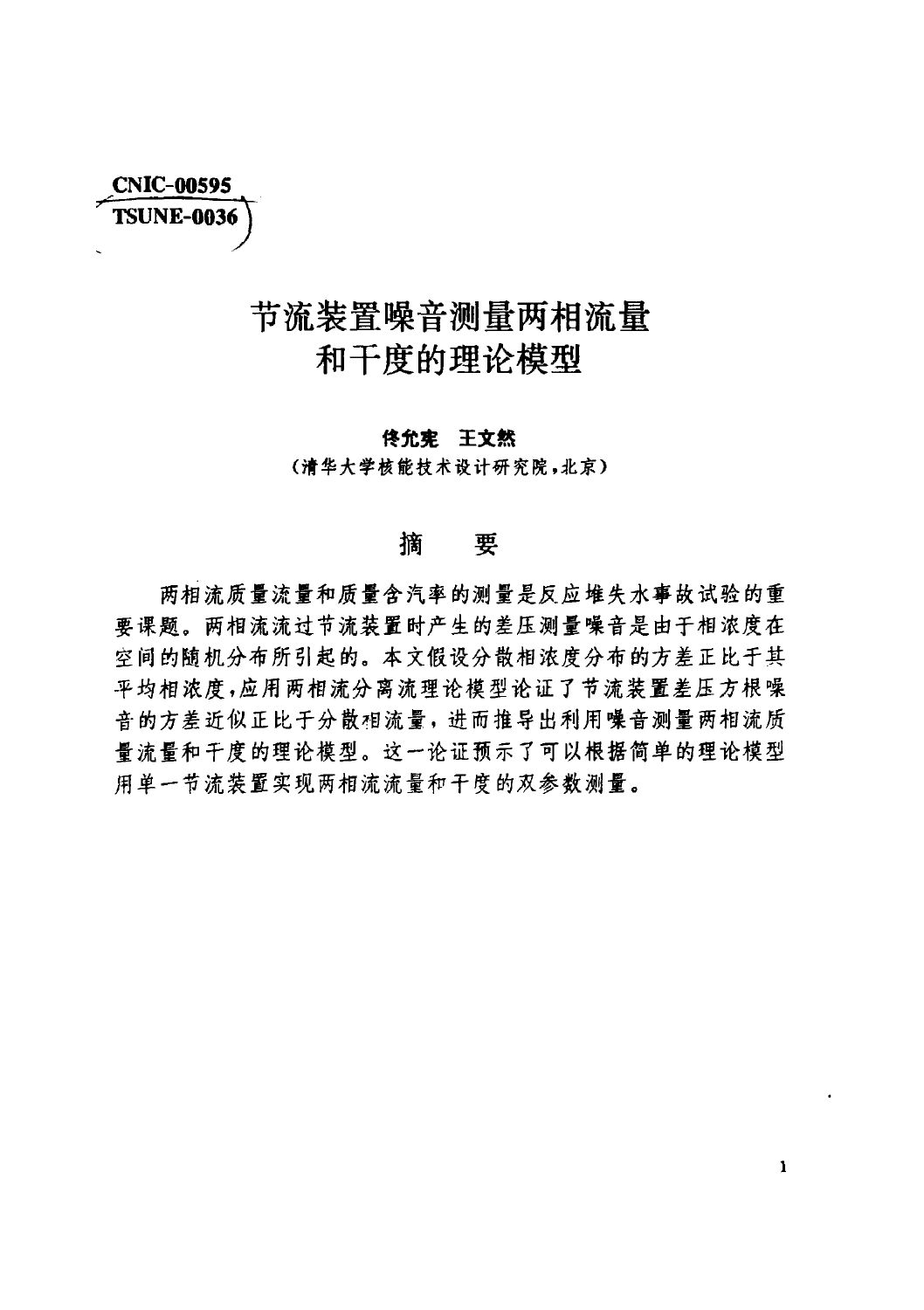## A THEORETICAL MODEL FOR MEASURING MASS FLOWRATE AND QUALITY OF TWO PHASE FLOW BY THE NOISE OF THROTTLING SET

(1*n Chinese)*

Tong Yunxian Wang Wenran (INSTITUTE OF NUCLEAR ENERGY TECHNOLOGY TSINGHUA UNIVERSITY. BEIJING)

### ABSTRACT

The mass flowrate and steam quality measuring of two phase flowrate is an essential issue in the tests of loss-of-coolant accident (LOCA). The spatial stochastic distribution of phase concentration would cause a differential pressure noise when two phase flow is crossing a throttling set. Under the assumption of that the variance of disperse phase concentration is proportional to its mean phase concentration and by using the separated flow model of two phase flow. it has demonstrated that the variance of noise of differential pressure square root is approximately proportional to the flowrate of disperse phase. Thus, a theoretical model for measuring mass flowrate and quality of two phase flow by noise measurement is developed. It indicates that there is a possibility to measure two phase flowrate and steam quality by using the simple theoretical model and a single throttling set.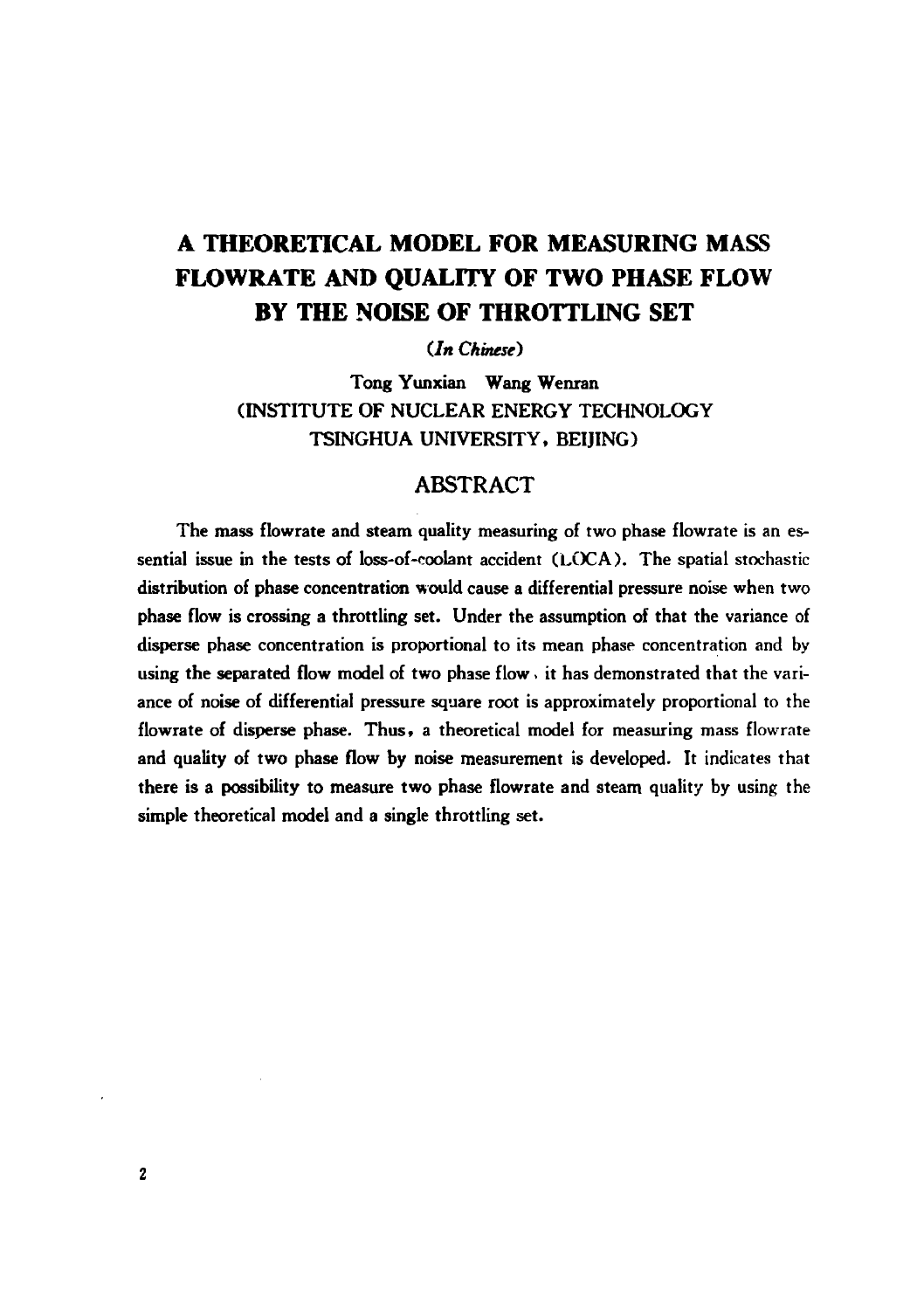#### 引言

核反应堆的安全性是近年来核能领域的重要研究课题.核反应堆失水事故试验中,汽水两 相疏的测量方法是反应堆安全试验研究的重要基础研究项目.发达国家技入了巨额的人力栩 物力资源,发展了一系列的复杂测量装置,代表性的有 7 射线密度计一涡轮流量计一文丘利管 组合装置[1]和 7 射线密度计一网状靶组合装置[2]等。这些方法过于复杂,虽已在失水事故研究 中取得了成功,但都不理想.科学工作者一直在追求实现两相流测量的情单方法.广臣应用于 工业班量测量的节流装置,很自然地成为人们研究的一个重点汕rdock 等建立了节魔装置的 分离流理论模型<sup>[3]</sup>,James 等建立了改进均相流理论模型<sup>[4]</sup>,从而奠定了研究节流装置在两相 流中的特性的理论基础.近年来我国学者对使用节流装置测量两相施进行了深入研究,提出了 用两相密度比修正分离流模型[8]和均相流模型[6],改善了模型精度和适用范围,是该领域内近 年来获得的显著进步之一.本文作者曾分析了两相流流过阻挡体{孔板〉时发生的拨动,首次建 立了应用噪音测量相比份的理论模型<sup>[7]</sup>,并指出该模型与孔板的分离流或均相流模型相结合 有叮能实现两相流的测量.本文在分散相浓度分布的方差正比于其平均相浓度的假设条件下. 利用两相流分离流模型论证了两相流通过节流装置产生的差 方根噪音的方差近似正比于分 散相流量.这一结果与文献[7J在有阻挡体扰动时分析所得结果相一致.由于不再依锁阻挡体 的扰动分离效应.拓宽了理论的应用范围,可以适用于孔饭,也适用于其它节流装置.本文并进 一步推导了直接利用噪音测量两相流流量和干度的理论模型.这一模型理论上的明晰和型式 上的简单,非常直于仪表实现.

1 噪音模型

两相流动中,分散相在空间和时间的分布上具有随机性.在前流流动中,这种分布随机性 是由于湍流的局部相分离效应引起的。本文在分析中采用如下假设:

- a. 分散相浓度分布的方差正比于该相平均相浓度;
- b. 在平稳流动中连续相(载带相)的流量恒定,这在分散相为稀相时近似成立;
- c. 两相流分离流模型的假设,即:
- ←一两相分别流过节流装置
- 一一无相间动量交换
- 一一无相间质量交换
- 一一满足绝热条件

在反应堆失水事故试驻中,质量含汽拿大于 0.1 时,汽相为连续徊,水相为分散相.由节流 装置两相流分离流理论模型得到:

$$
G_{\epsilon} = a_{\epsilon} \cdot F \cdot \sqrt{2 \cdot \rho_{\epsilon} \cdot \Delta p_{\epsilon}}
$$
  
\n
$$
G_{a} = a_{a} \cdot F \cdot \sqrt{2 \cdot \rho_{a} \cdot \Delta p_{a}}
$$
  
\n
$$
G_{\epsilon} = a \cdot C_{\epsilon} \cdot F \cdot \sqrt{2 \cdot \rho_{\epsilon} \cdot \Delta p}
$$
  
\n
$$
G_{a} = a \cdot C_{a} \cdot F \cdot \sqrt{2 \cdot \rho_{a} \cdot \Delta p}
$$
  
\n
$$
(C_{\epsilon} + C_{a} = 1, a_{\epsilon} \approx a_{a} \approx a)
$$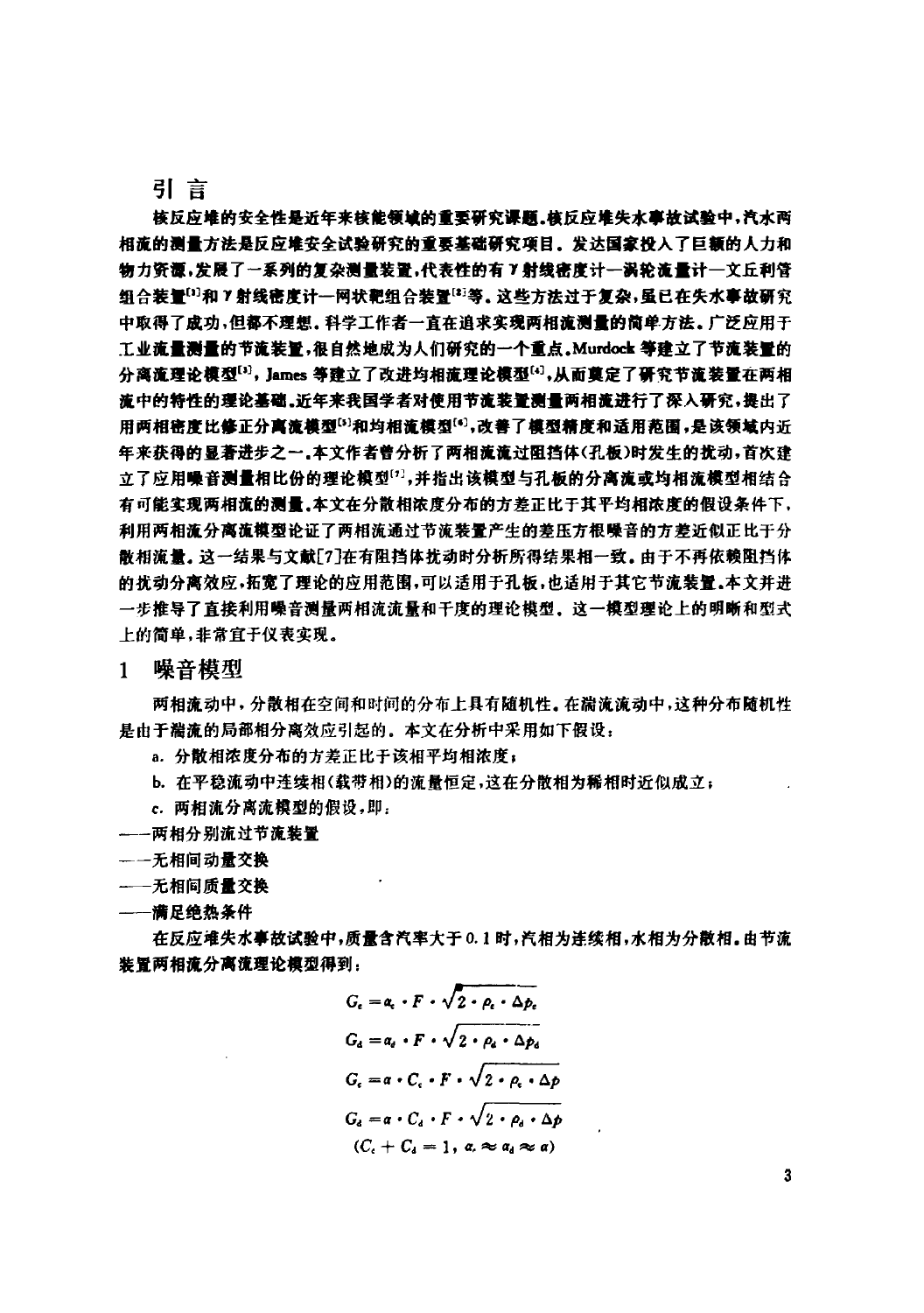干县有。

$$
\sqrt{\Delta p} = \frac{G_c}{C_c \cdot A \cdot \sqrt{\rho_c}} = \frac{\sqrt{\Delta p_c}}{C_c} = \frac{\sqrt{\Delta p_c}}{(1 - C_c)} \tag{1}
$$

$$
G = \frac{A \cdot \sqrt{\rho_c \cdot \Delta p}}{X_c + (1 - X_c) \cdot \sqrt{\rho_c/\rho_c}}
$$
 (2)

由假设 b 得到在平稳两相流动时, √△p.可以看作一个恒定量, 于是根据(1)式,随机变量 两相流流过节流装置时的测量差压 Δp(t)和分散相浓度 C.(t)有如下关系:

$$
\sqrt{\Delta p(t)} = \frac{\sqrt{\Delta p_{\epsilon}}}{1 - C_{\epsilon}(t)}
$$

考虑相对波动较小, Ap(t) 与 Ca(t) 两随机变量的统计方差可由下式描述:

$$
\sigma(\sqrt{\Delta p}) = \frac{\sqrt{\Delta p_{\epsilon}}}{(1 - C_{\epsilon})^2} \sigma(C_{\epsilon})
$$

根据(1)式得到:

$$
\frac{\sigma(\sqrt{\Delta p})}{\sqrt{\Delta p}} = \frac{\sigma(C_e)}{(1 - C_e)}
$$
\n(3)

(3)式揭示了节流装置测量两相流时差压方根的相对统计方差近似等于分散相浓度随机波动 的方差。其数值是很小的,因此在实际应用中,可设法增加扰动强度,如用具有阻挡体的节流 装置或其它增加扰动的装置。

前述假设 a 假定 Ca 分布的方差正比于 Ca, 即: $\sigma(C_4) = \theta C_4$ , 于是(3)式变成:

$$
\frac{\sigma(\sqrt{\Delta p})}{\sqrt{\Delta p}} = \frac{\theta C_4}{(1 - C_4)}
$$

当分散相为稀相时,1-C.≈1,可进一步简化为:

$$
\frac{\sigma(\sqrt{\Delta p})}{\sqrt{\Delta p}} = \theta C_s \tag{4}
$$

在相间无动量交换的两相分离流假设条件下有:

$$
C_{\mathbf{d}} = \frac{X_{\mathbf{d}}}{X_{\mathbf{d}} + (1 - X_{\mathbf{d}}) \cdot \sqrt{\rho_{\mathbf{d}}/\rho_{\mathbf{d}}}}
$$

代入(4)式得:

$$
\frac{\sigma(\sqrt{\Delta\rho})}{\sqrt{\Delta\rho}} = \frac{\theta X_4}{X_4 + (1 - X_4) \cdot \sqrt{\rho_4/\rho_4}}\tag{5}
$$

(5)式也可以表达成:

$$
\frac{\sigma(\sqrt{\Delta p})}{\sqrt{\Delta p}} = \frac{\theta \cdot \sqrt{\rho_c/\rho_a} \cdot X_a}{X_c + (1 - X_c) \cdot \sqrt{\rho_c/\rho_a}}
$$

 $\overline{4}$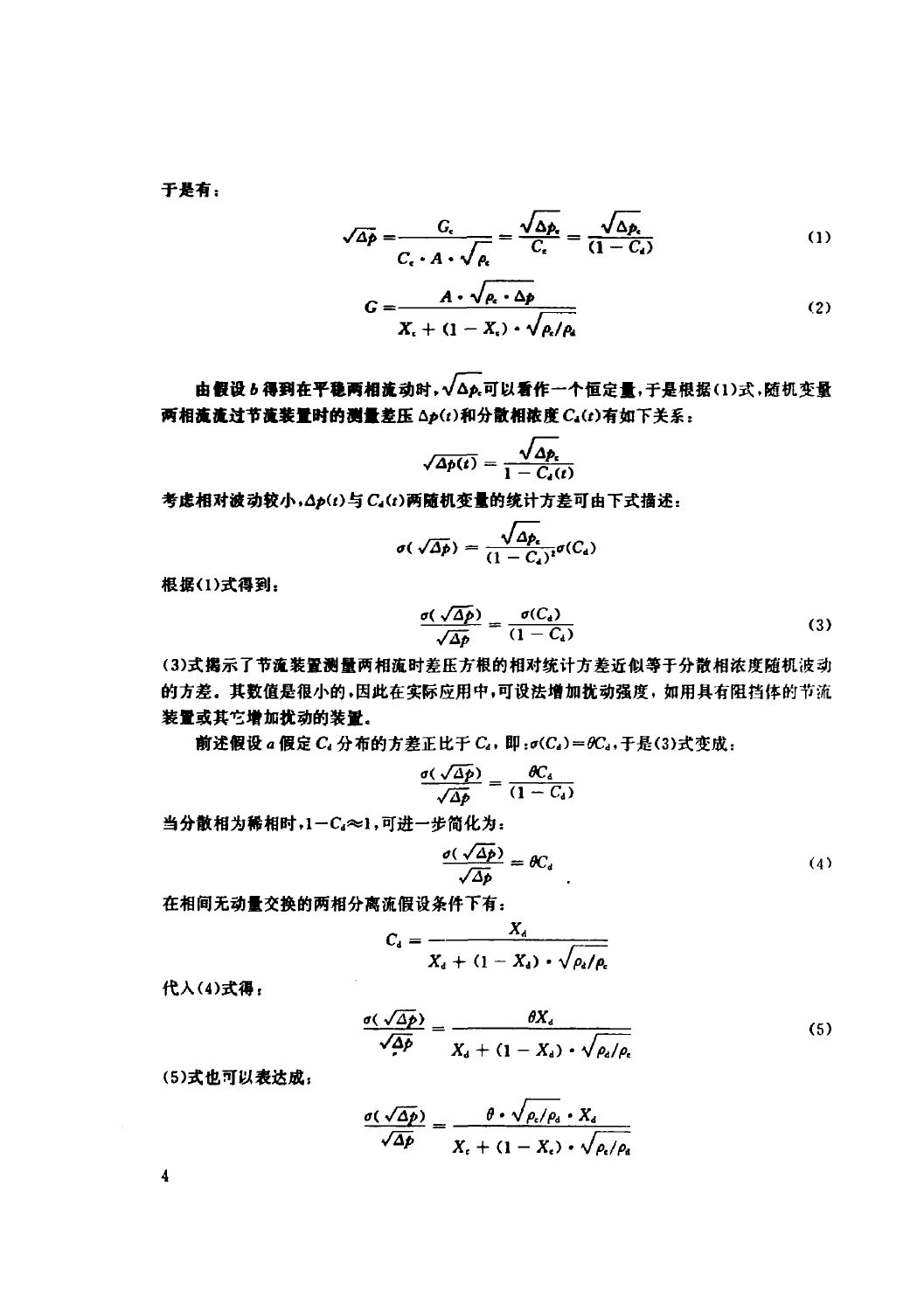将(2)式代入上式得:

$$
\sigma(\sqrt{\Delta p}) = \theta \cdot G_4/(A \cdot \sqrt{\rho_e})
$$
 (6)

(6)式具有非常明确的物理意义,即: 在分散相为稀相时,差压方根随机波动的方差近似正比 于分散相流量.这与文献[7]对气一液两相环状流通过孔板时建立的噪音模型理论上具有一致 性.

定义: $R = \sigma(\sqrt{\Delta p})/\sqrt{\Delta p}$ ,解(5)式得:

$$
X_{\cdot} = 1 - \frac{R}{\theta \cdot \sqrt{\rho_{\cdot}/\rho_{\cdot}} + R(1 - \sqrt{\rho_{\cdot}/\rho_{\cdot}})}
$$
(7)

(7)式中 X. 即为汽水两相撞的质量含汽事{干度).这就是用唤音法测量两相班子度的理论模 型.

将(7)式代入(2)式得=

$$
\mathcal{H}\mathcal{A}(2)\mathbf{R}=\mathbf{A}\cdot\sqrt{\rho_{\epsilon}\cdot\Delta p}+\mathbf{A}\cdot\mathbf{\sigma}(\sqrt{\Delta p})\cdot\sqrt{\rho_{\epsilon}/\theta}-\mathbf{A}\cdot\mathbf{\sigma}(\sqrt{\Delta p})\cdot\sqrt{\rho_{\epsilon}/\theta}
$$
 (8)

(8)式右边各项具有明确的物理意义:第一项为连续相流量的估计值,显然这一估计值偏高;第 三项为对第一项偏高的修正,莫修正量为当连键相单独流过节流装置产生相当于公散相单独 流过节流装置产生的差压的连续相流量,第二项为分散相流量的估计值.

(8) 式可以进一步推导为

$$
G = .1 \cdot \sqrt{\rho_c \Delta p} \cdot (1 + R \cdot (\sqrt{\rho_a/\rho_c} - 1)/\theta) \tag{9}
$$

(9)式即是用噪音法测量两相流流量的理论模型。它表明两相流流量是节流装置差压方根相对 方差的线性函数,具有非常简单的型式,宜于在此基础上的经验模型的建立和仪袤的实现.

其中

#### G: 质量流量

c: 相浓度,即体积相比份

,质量流量相比份.IIP 干度

 $\rho$ :密度

I3 节流装置测量差压

0; 随机变量。的统计方差

*R*.*R=o*(  $\sqrt{\Delta p}$ )/  $\sqrt{\Delta p}$ ,差压方根相对方差

\* ,文中不加说明的变量均系指其统计平均值。

,连续相

,分骸相

\* 无脚码变量代表两相流的参数-

- a. 节流装置流量系数
- β,节流装置孔径比

,节流装置梳理面棋

 $\theta$ :比例系数

 $A_1$ 定义  $A=\sqrt{2}$  aF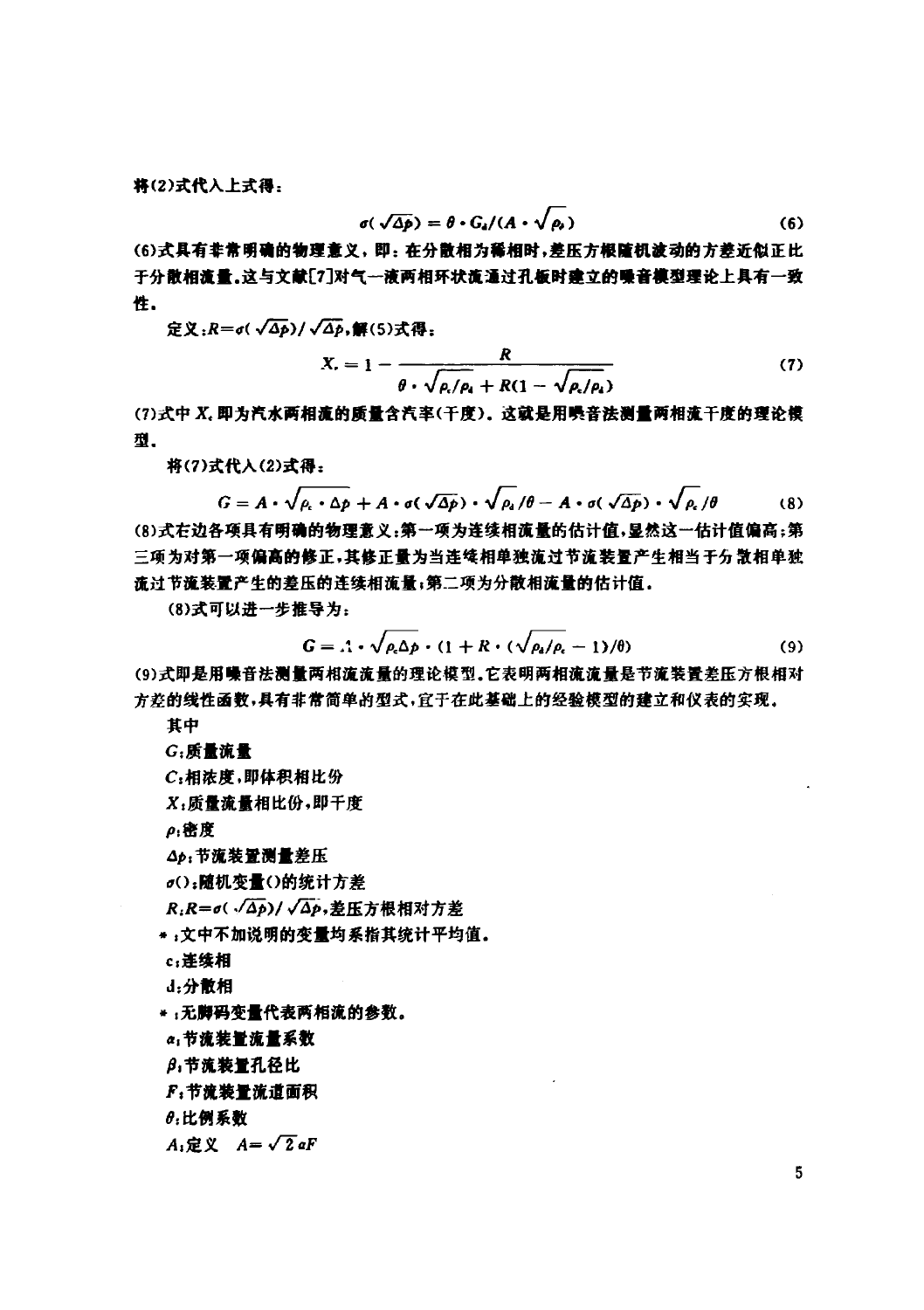2 结 论

(1) 两相流动是一随机过程,所谓两相流动的测量并非传统意义上的测量,其实质是对两 相撞动参数平均值的统计估计。

(2) 本文所用基本假设 a,即两相撞动中分散相浓度分布的方差正比于该相平均相浓度, 是有一定实验依据的。文献[8]研究用电容噪音测量气固两相流的固相流量,发现在载带气体 流量一定时,电容噪音的方差(即固相液度分布的方差)近似正比于固相流量。理论上合理的 推想可以认为在载带气体流量恒定时,固相流量近似正比于固相平均浓度。因此,文献[8]的实 验结果支持分散相浓度分布的方差正比于分散相平均浓 度这一假设。

(3) 比例系数 @ 的影响因素是发展节流装置噪音模型的关键。从理论上分析, 0 可能是两 相窑度比、雷诺量和节撞装置孔径比的画戳,其中相密度比可能是支配因素.

(0 本理论攘型商处于理论假设阶段,尚需要进行深入的理论研究,尤其是基础实验研 究,以发展具有实用价值的半理论半经验模型.

#### ,考文献

- [1] 传允完等. "而量技术"译文集. 新疆石油管理局出版社,1983.4
- [2] 佚允克等. "两相意剥量技术"译文集. 新疆石油管理局出版社,1984.8
- [3] Murdock J W. Two-phase flow measurements with orificies. Journal of Basic Engineering. 1962.84(4): 419~433
- [4] James R. Metering of Steam-water two-phase flow by sharp-edged orificies, Proc. Inst. Mech. 1965.180(23): 549~566
- [5] 林宗虎. Two-phase flow measurements with sharp-edged orificies. International Journal of Multiphase Flow .1982.8(6):  $683 - 693$
- [6] 王文然等. 利用标准锐边孔板测量汽水两相流的实验研究. 清华大学学报, Vol. 28. No. 52. 1988: 74~82
- [7] 供允完等. 孔板在两相流中的相分离效应与两相流型度测量. 清华大学学报. Vol. 31, No. 3, 1991; 12~17
- [8] 李晶等. 粉体流量传感器特性分析和介质电特性,第二届全国多相流检测技术会议论文集, 1988.10:577~587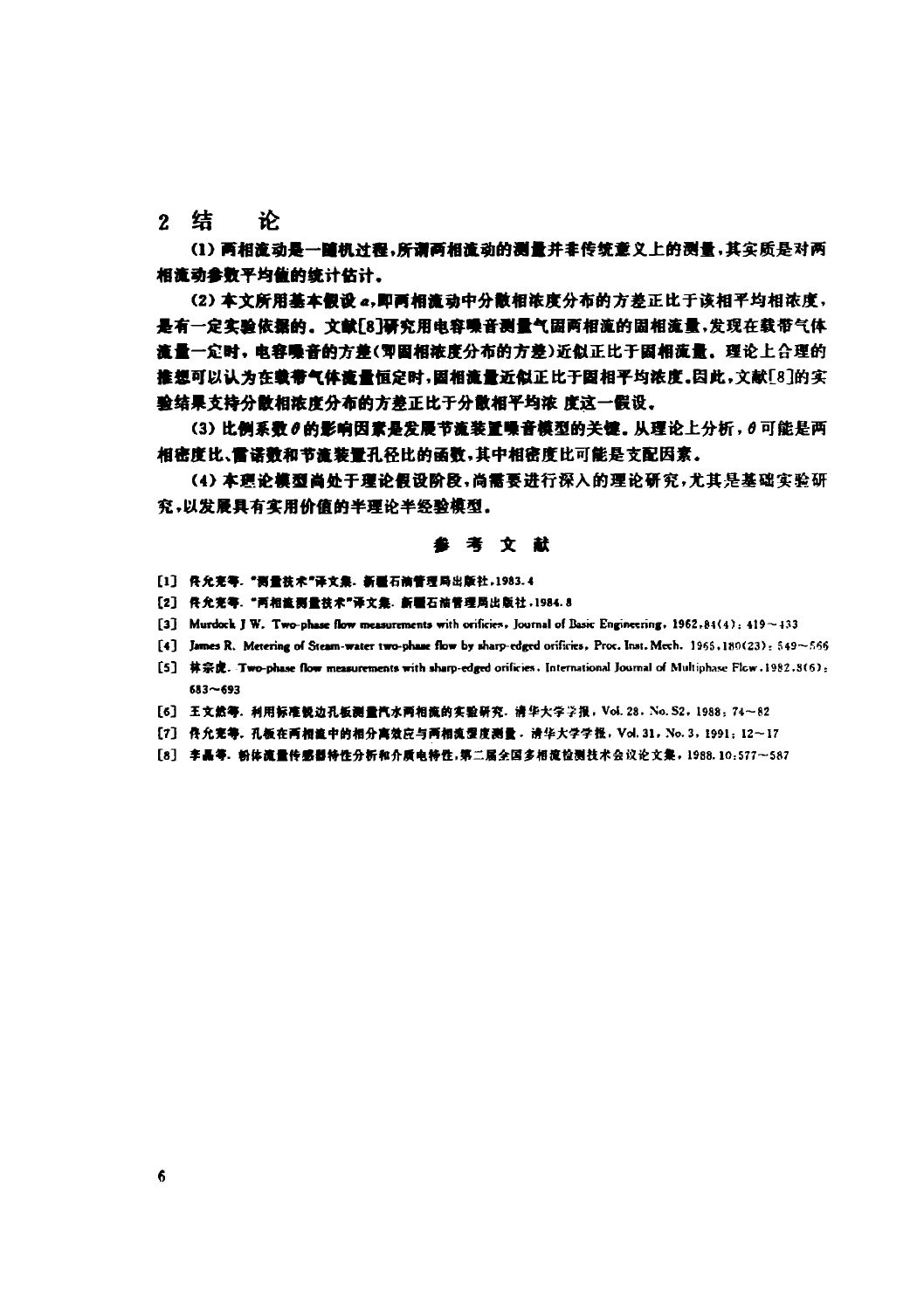#### 节流装置噪音测量两相流量

 $\sim$ 

 $\sim 10^7$ 

#### 和干度的理论模型

#### 原子能出版社出版

#### (北京 2108 信箱)

#### 中国核情报中心排版

#### 北京市海淀区三环快速印刷厂印刷

#### $\mathbf{\hat{x}}$

#### 开本 787×1092 1/16 ·印张 1 · 字数 6 千字

#### 1992年3月北京第一版・1992年3月北京第一次印刷

# $\frac{\text{ISBN 7-5022-0667-1}}{\text{TL - 404}}$